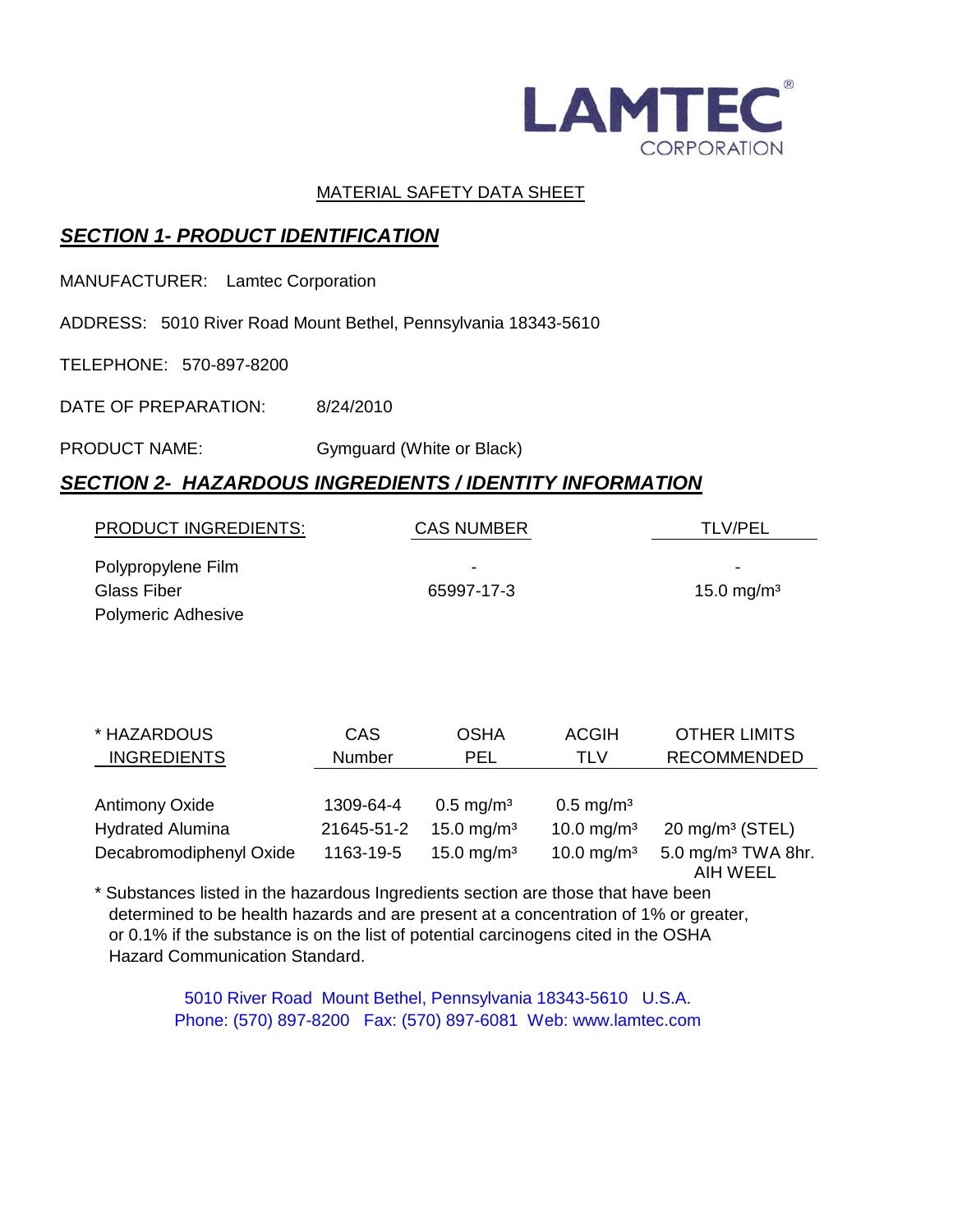# *SECTION 3- PHYSICAL / CHEMICAL CHARACTERISTICS*

|                                           | Boiling Point: Not Applicable                                             |
|-------------------------------------------|---------------------------------------------------------------------------|
|                                           | Melting Point: Not Applicable                                             |
| Vapor Pressure: Not Applicable            |                                                                           |
|                                           | Vapor Density: Not Applicable                                             |
| Solubility (in water): Insoluble In Water |                                                                           |
|                                           | Appearance: Polypropylene Film / Glass Fabric Lamination (White or Black) |
|                                           | Odor: No Odor                                                             |
|                                           | Specific Gravity: Not Determined                                          |
|                                           |                                                                           |

## *SECTION 4- FIRE AND EXPLOSION HAZARD DATA*

|                                           | Flash Point: Not Applicable                                                                                       |
|-------------------------------------------|-------------------------------------------------------------------------------------------------------------------|
|                                           | Method Used: Not Applicable                                                                                       |
|                                           | Flammability Limits: LEL - Not Applicable                                                                         |
|                                           | <b>UEL - Not Applicable</b>                                                                                       |
| Auto-Ignition Temperature: Not Applicable |                                                                                                                   |
|                                           | Extinguishing Media: Foam, dry chemical, fog or water                                                             |
|                                           | Special Fire Fighting Instructions: Fires involving this product should be<br>fought while wearing self-contained |
| Unusual Fire And Explosion Hazards:       | breathing apparatus.<br>None                                                                                      |

#### *SECTION 5- REACTIVITY DATA*

| Stability: Stable |                                                                                                                                                                                                      |
|-------------------|------------------------------------------------------------------------------------------------------------------------------------------------------------------------------------------------------|
|                   | Hazardous Decomposition Products: Under fire conditions, products will decompose and<br>produce hydrogen chloride, hydrogen bromide,<br>carbon monoxide, carbon dioxide and other<br>organic vapors. |
|                   | Hazardous Polymerization: Should not occur under normal use.                                                                                                                                         |